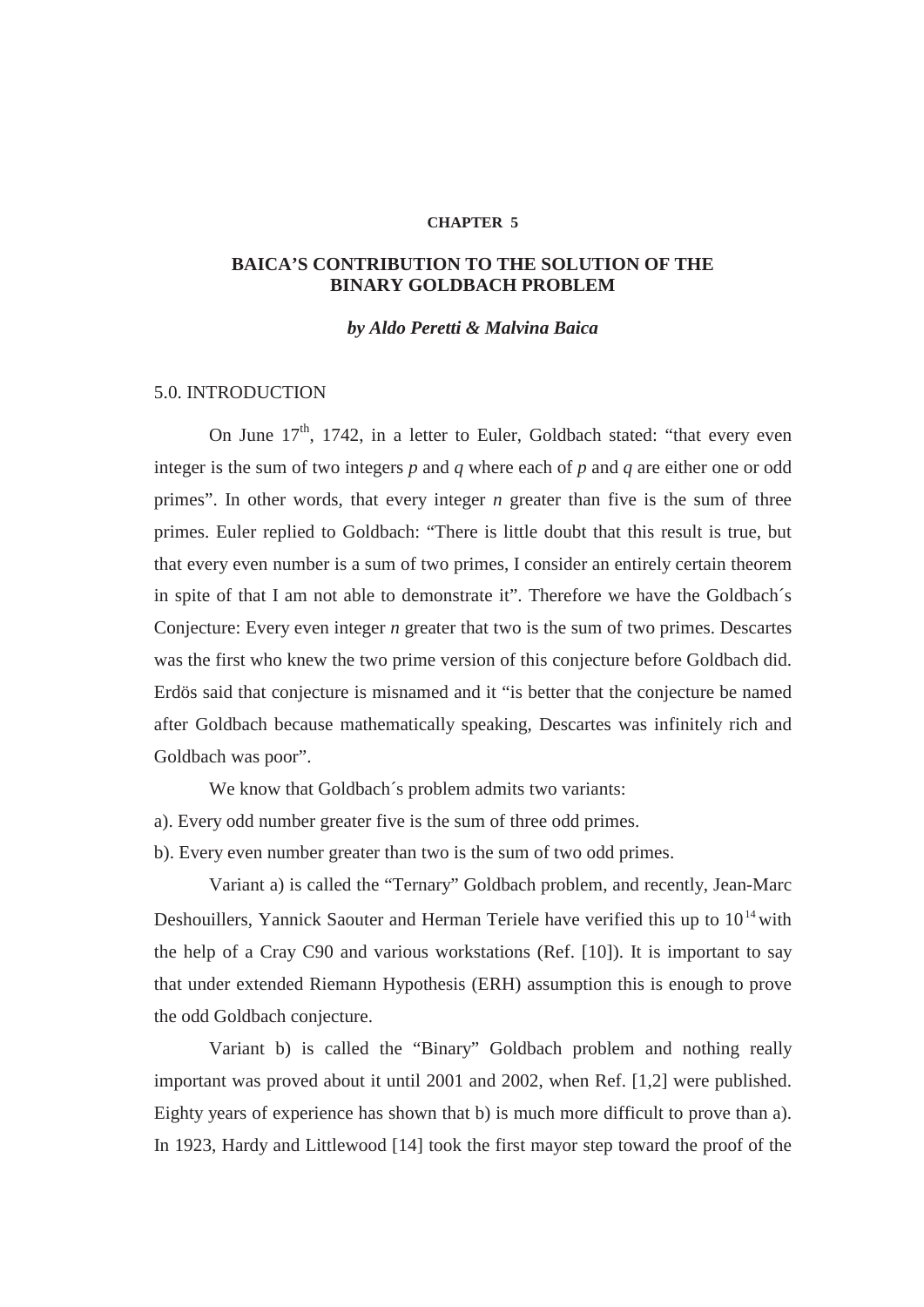Goldbach´s conjectures using their circle method. In 2001, the author [1], in order to determine the error of the Hardy Littlewood formula which can not be done by the circle method, used for the first time the Laplace transform as a principal and crucial tool.

## **5.1. SURVEY OF BAICA´S PROOF OF GOLDBACH CONJECTURE (Ref. [2])**

In their fundamental paper on the problem (Ref.[14]), Hardy and Littlewodd used the function:

$$
v(t) = \sum_{P1 + P2^{-t}} \log P_1 \log P_2
$$

where the *Pi(t=*1,2*)* stand for the prime numbers*.* 

This function is connected with the Chebyshev function  $\theta(u)$ 

$$
\theta(u) = \sum_{p \le u} \log p
$$

Through the relation:

$$
v(t) = \sum_{u \, \langle t} \{ \theta(u) - \theta(u-1) - \theta(t-u-1) \}
$$

The right hand side can be transformed to an integral, and thus we get that:

(5.1.1) 
$$
v(t) = \int_0^r \Delta \theta(u+1) \Delta \theta(t-u) du
$$

where  $\Delta\theta(u) = \theta(u) - \theta(u-1)$ 

(5.1.2) is an integral of convolutory type, and as known, it can be dealt suitably with the Laplace transform *L.* 

Thus we obtain:

(5.1.3) 
$$
L{v(t)} = e^{s} L^{2} {\{\Delta \theta(u)\}}
$$

For  $L\{\Delta\theta(u)\}\$  we have the formula

(5.1.4) 
$$
L\{\Delta \theta(u)\} = \frac{1 - e^{-s}}{s} \sum_{p} \log p.e^{-ps}
$$

Now we need to know the right hand function regarding the infinitude of singularities that it has on the line  $\sigma = 0$ .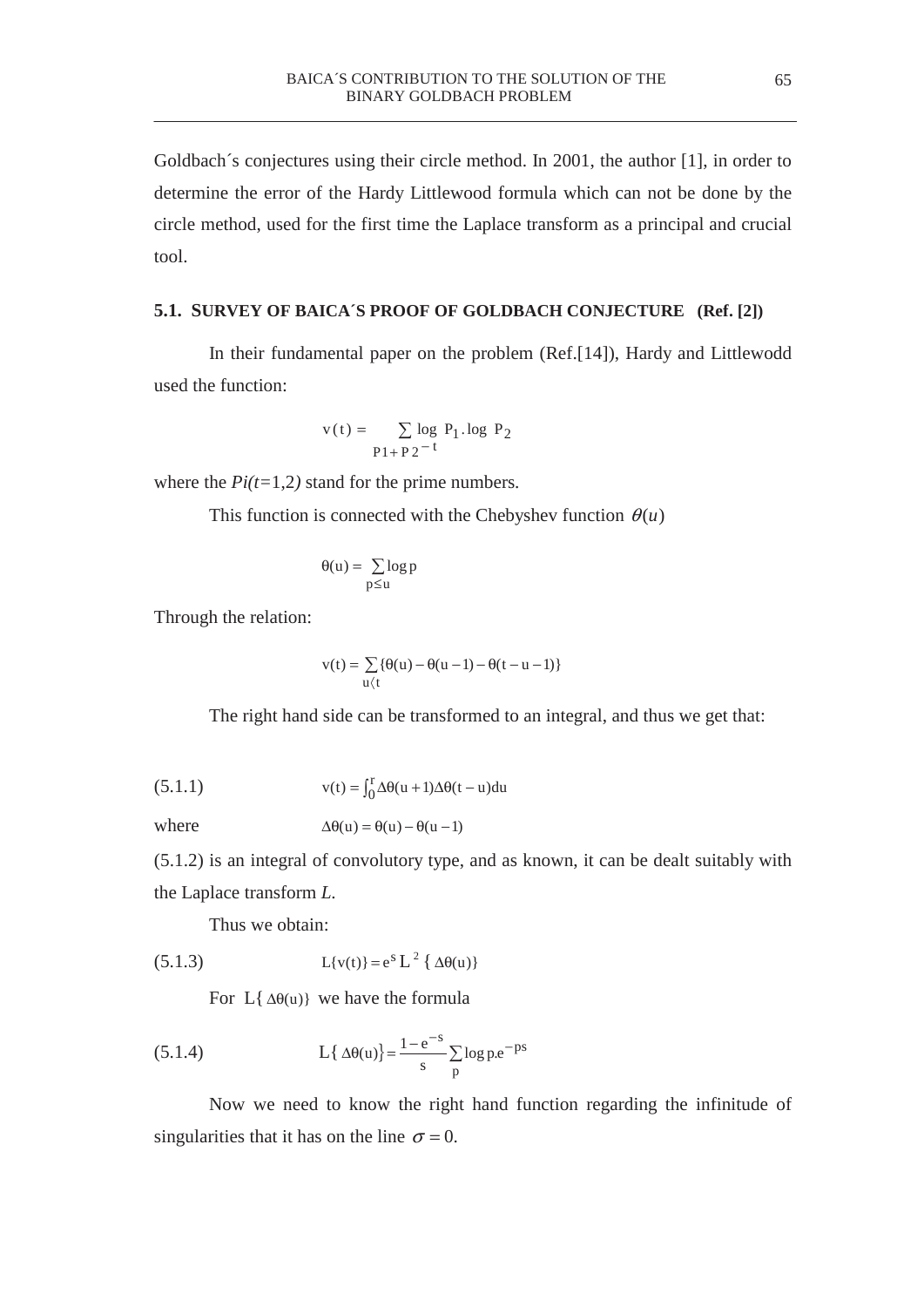This question was solved by Hardy and Littlewood in Ref [14], where they found that:

(5.1.5) 
$$
\sum \log p \cdot e^{-ps} = \sum_{q=1}^{\lfloor \sqrt{n} \rfloor} \sum_{h=1}^{q} \frac{\mu(q)}{(h,q)=1} \frac{\mu(q)}{\phi(q)(s+2\pi h/q)} + An^{\theta+1/4+\epsilon}
$$

Replacement of this (5.1.4) leads to the formula

(5.1.6) 
$$
L\{v(t)\} = e^s \left[\frac{1-e^{-s}}{s}\right]^2 \sum_{q=1}^{\sqrt{n}} \sum_{h=1}^q \frac{\mu(q)}{\varphi(q)(s+2\pi i h/q)} + An^{\theta + \frac{1}{4+\epsilon}} \}^2
$$

Formula (5.1.5) was proved by Hardy-Littlewood assuming the ERH (Extended Rieman Hypothesis). A short time after [2] was published, Peretti succeeded in proving it and the proof is published in internet, as a straight forward generalization of the several proofs he has developed for the Rieman Hyphotesis which also are published in the internet and they are given in chapter 1 and 2 of this book. See, for instance, Ref [39]. Hence, formula (5.1.6) is valid with  $\theta = \frac{1}{2}$ .

## **5.2 AN IMMEDIATE CONSEQUENCE OF (5.1.6)**

(5.2.1) 
$$
\frac{v(t-1+0)+v(t-1-0)}{2} = L^{-1} \left\{ \left( \frac{1-e^{-s}}{s} \right)^2 \left[ \frac{\sqrt{n}}{2} \right] \frac{q}{2} \frac{\mu^2(q)}{q-1} \frac{\mu^2(q)}{h=10^2(q)(s+2\pi i h/q)} + \left( \frac{1-e^{-s}}{s} \right)^2 \right\}.
$$

$$
\left[ \frac{\sqrt{n}}{q!} \right] \frac{q}{q!} \left[ \frac{\sqrt{n}}{n} \right] \frac{q}{q^2} \frac{\mu(q_1)\mu(q_2)}{q(1)\phi(q_2)(s+2\pi i h_1/q_1)(s+2\pi i h_2/q_2)} + \left( \frac{1-e^{-s}}{s} \right)^2 A n^{\frac{3}{2}+2\epsilon} \right\}
$$

From this, after a lengthy but straight-forward calculation, one arrives at the following result:

(5.2.2) 
$$
v(t) = P(t)(t+1) + 2\delta_3 \delta_4 e^{3\gamma} d(t) \frac{(\log \log N)^2}{N} \log \log(t+1-\delta_s) - \delta_2 N^2 (N+1)^2 A N^{\frac{3}{2}+\epsilon} + 2A_1 N^{3+\epsilon}
$$

Here  $P(t)$  is the infinite product

$$
P(t) = 2 \prod_{p=3}^{\infty} \left( 1 - \frac{1}{(p-1)^2} \right) \prod_{p \neq p} \frac{p-1}{p-2}
$$